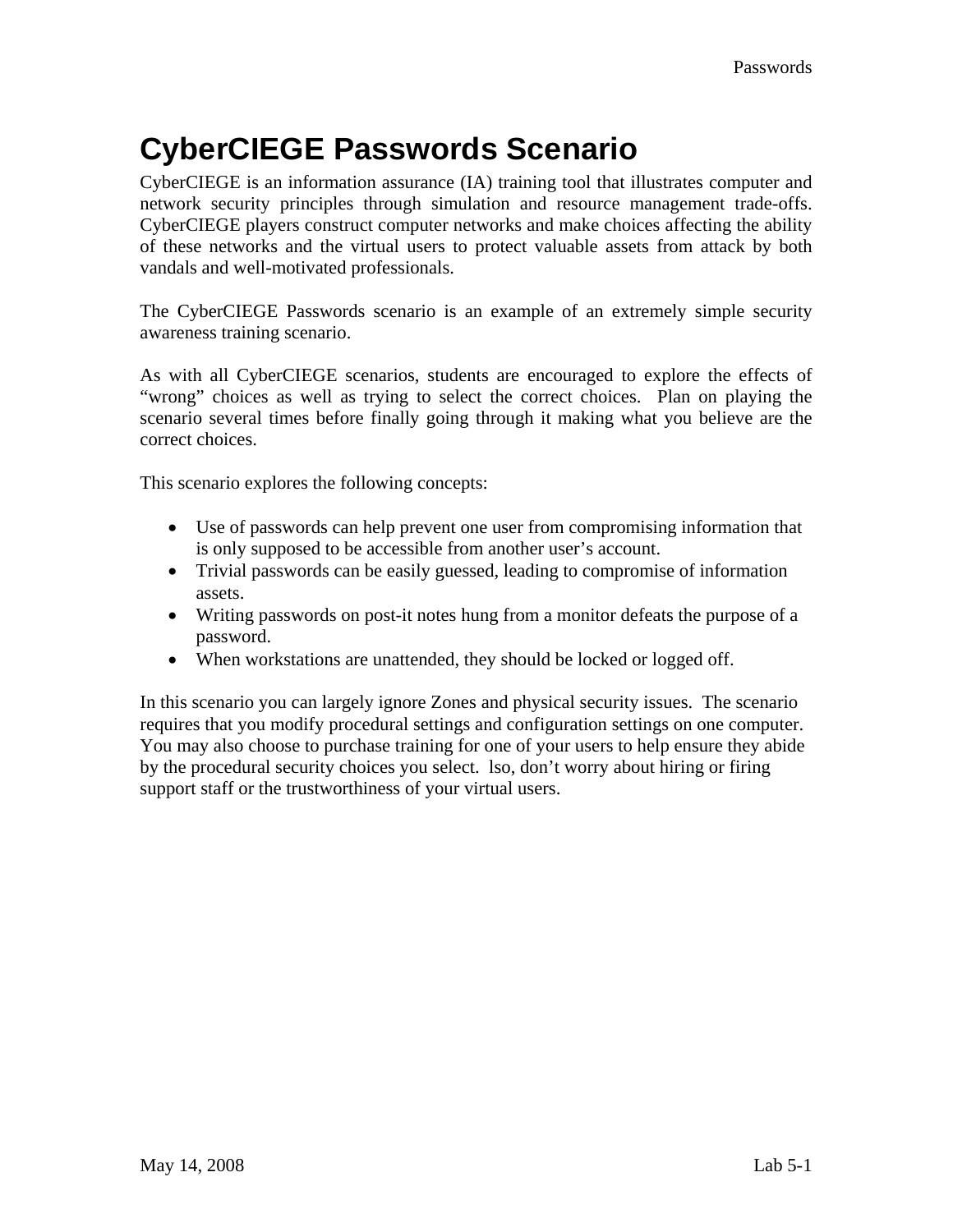#### **Preparation**

Access CyberCIEGE as described in "CyberCIEGE Information Assurance Training Tool Availability at NPS".

From the CyberCIEGE folder on the desktop, open the the CyberCIEGE icon. This will start the "Campaign Player" seen in **Error! Reference source not found.**.



**Figure 5-1. Select "Passwords" and click PLAY**